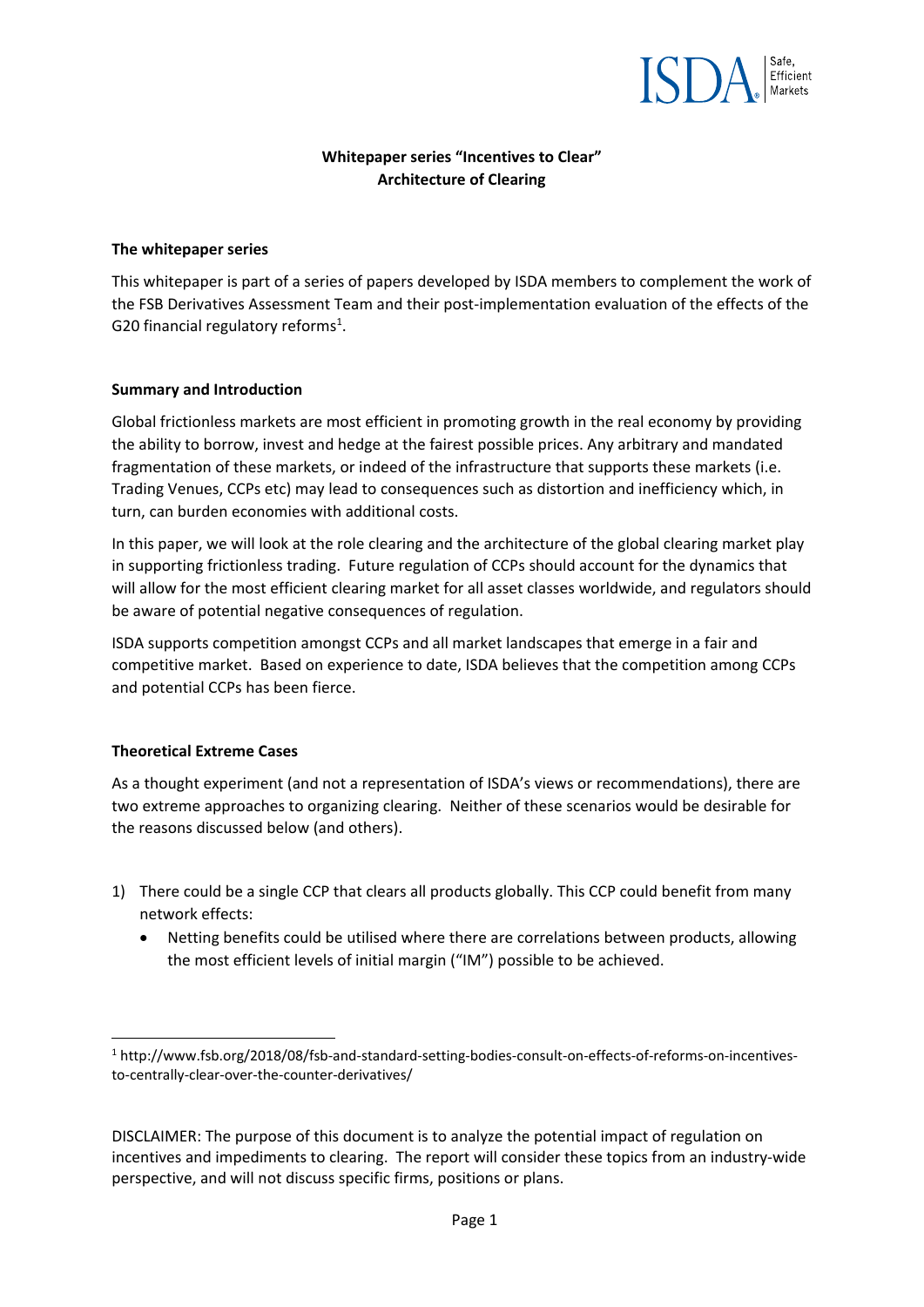- Cleared portfolios of participants would not be fragmented, allowing maximum multilateral netting. This would not only affect IM (see above), but also capital requirements and Variation Margin ("VM") payments, reducing liquidity requirements.
- The cost of setting up the risk management framework and other fixed costs of operation could be distributed across many transactions, keeping clearing fees low.
- Participants could connect to only one CCP, increasing efficiency.

Such a CCP could also confront challenges as the sole provider of a service:

- The CCP would have limited external pressure to keep operations efficient and prices low. It is likely that such a CCP could only credibly be run as a public utility, or be heavily regulated.
- Even if the CCP is run as a public utility, without competition from other CCPs there would be limited incentive for the CCP to continue to innovate and deliver the most efficient platform.
- There would be limited incentive for the CCP to go beyond the minimum regulatory requirements, for instance in relation to the size of own funds that the CCP exposes in the default management waterfall ("skin‐in‐the‐game", or SITG).
- Such a CCP could form the ultimate single point of failure in the market. It would likely too big to be bailed out by its users, increasing the likelihood of public support in a crisis.
- Such a CCP would require close cooperation by global supervisors.
- 2) Alternatively, the global market could be served by a very large number of CCPs, for instance many CCPs per country, plus CCPs with global reach, or CCPs specialising on certain products. This would result in an inverted image compared to the example above:
	- There would be strong competition between the CCPs. The CCPs would not be incentivized to extract an outsized rent from clearing and all CCPs would face pressure to innovate constantly.
	- Competition between CCPs would allow market forces to discover the best balance of risk allocation, for instance in terms of the economic commitment in terms of capital a CCP has provided to its clearing business including SITG and recovery tools. For example, in such an environment CCPs could not afford to decline discussions about compensation claims for the use of recovery tools, as is happening in practice today.
	- Failure of any one of the CCPs would not, in and of itself, be a systemic event. That said however, it would not be a given that issues in these CCPs are independent given that major firms are likely to be members of most if not all of them. In case of a large market crisis many CCPs might well fail simultaneously.

The fragmentation of clearing between a very large number of CCPs would make clearing very costly, both in terms of margin (fewer netting opportunities when calculating initial margin) and clearing fees, as the fixed cost of implementing an appropriate risk management framework is similar between CCPs, and broadly independent of volumes cleared. As it is unlikely that each of these CCPs serve an identical mix of clearing participants, it is also likely for bases (price differences) between CCPs to emerge. The ability for market participants to divide up large positions across multiple CCPs would lead to concentrations of risk to be masked.

Neither of these extreme scenarios maximizes efficiencies or best serves all market participants.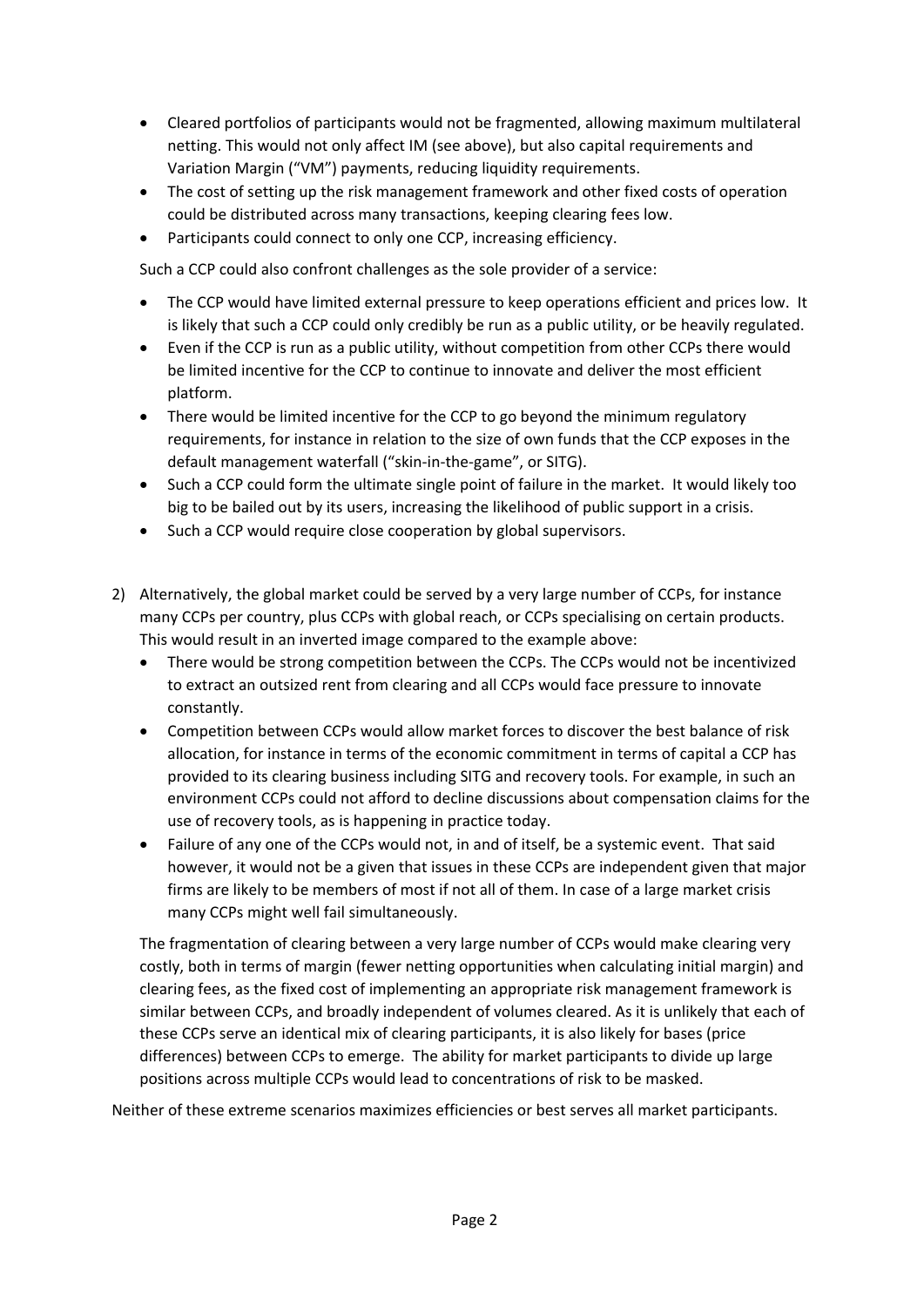### **Current market landscape**

The global OTC derivatives clearing market presently sits somewhere between the two extreme positions described above: there is strong competition among CCPs but also significant efficiencies and cost-reductions given the relatively limited number of CCPs in each asset class.

| <b>Product / Asset Class</b> | <b>CCPs</b>                    |
|------------------------------|--------------------------------|
| <b>IRS</b>                   | SwapClear, CME, Eurex,         |
|                              | regional CCPs                  |
| CDS                          | ICE (US and EU), CDSClear (LCH |
|                              | (SA                            |
| FX                           | ForexClear, CME, Eurex, HKEx   |

Correlation and netting opportunities between asset classes are a second order consideration compared to those within an asset class. The current global clearing landscape allows crystallising a significant majority of theoretical netting opportunities. There is competition among each asset class. The large clearing members have memberships to many CCPs and will clear where it is most efficient for them. An example of competition allowing for expansion is LCH SA's growing business in CDS clearing. For smaller clearing members, it is more efficient for them to belong to a single CCP, but it is feasible to switch between CCPs.

Overall, the current landscape allows for economies of scale and network effects, but also appears to minimizes the downside risks of a single CCP through vibrant competition among CCPs that drives innovation in risk management and efficiency.

#### **Regulation and Supervisory Cooperation**

This report focuses on market landscape, and does not cover in depth topics such as supervision of CCPs. ISDA generally supports CCP supervisory cooperation<sup>2</sup>.

Despite strong competition, it is important to have a strict regulatory framework that also manages the conflict of interest between participants, and between participants and the CCP, for instance when setting the size of SITG or implementing recovery tools.

We would like to address some key issues in detail below.

#### **CCP crisis and tail risk**

Well-known globally active CCPs warehouse a large part of the risk in an asset class on their books. They also have a large global membership, providing sizeable default resources. The network effects that enables efficient netting between transactions gives the CCP ability to design a very conservative risk management framework.

The failure of such a CCP would be a catastrophe and the CCPs are therefore systemically important. Both the clearing participants, especially clearing members and supervisors, will closely monitor the resiliency of the CCP and make sure a robust risk management framework and an effective default

<sup>&</sup>lt;sup>2</sup> For more details please see the whitepaper "The Case for CCP Supervisory Cooperation" at https://www.isda.org/2018/04/18/the‐case‐for‐ccp‐supervisory‐cooperation/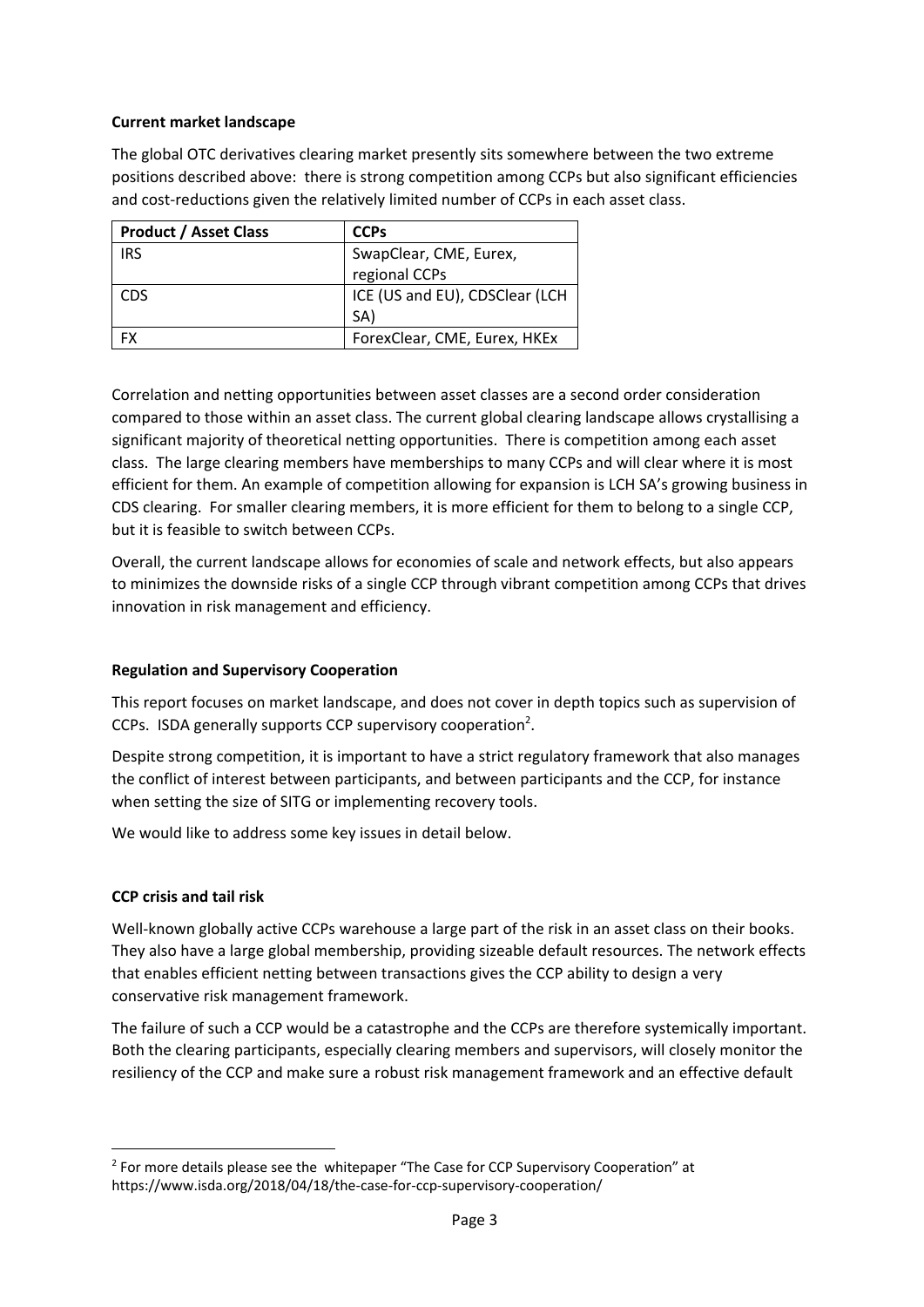management process are in place, including recovery and resolution plans to deal with unforeseen events.

Other than efficiencies that can compensate for increased cost for resiliency, for instance by very conservatively sized initial margin and default funds, such a CCP has the ability to observe a significant portion of the global market in their asset class. This enables the CCP to identify concentrations that might be missed if these concentrated portfolios were distributed across several CCPs. With this knowledge, the CCP can act accordingly, for instance by margin add‐ons and Default Management Process ("DMP") auction design.

# **Diversification**

An advantage of many competing CCPs would be better diversification: not all of these CCPs would fail at the same time, and the cost of each failure would be smaller.

This assumption however ignores that many smaller CCPs will share many of the same clearing members: the global firms that aim to provide their clients with access to all relevant market infrastructure globally. Those are also the clearing members whose failure would be most difficult to manage for a CCP, especially if this CCP is competing for hedges and auction bids with other CCPs that had to invoke their default management plan at the same time.

CCPs are therefore very likely be tightly correlated with each other, meaning that the benefits of diversification might be less relevant in a situation of market stress and defaults of large clearing members.

Each CCP and its supervisor would be less able to identify and measure concentration that could be introduced by clearing participants, and would not be able to as effectively size a margin add‐on to mitigate this risk.

The more CCPs that clear a product in a market, the less netting opportunities and the sum of the margin across these CCPs would be higher than in the case of fewer CCPs. More margin being collected could partially compensate for the issue that concentration could be missed if the portfolios are split between several CCPs.

Furthermore, in a business‐as‐usual context, differences in trade prices between CCPs ("Price Basis") emerge which can have unpredictable consequences on market activity.

Also, for some operational risks (i.e. cyber attacks, IT issues, and others) there could be diversification effects if clearing was spread across more CCPs.

# **Role of regional and local CCPs**

As stated above, numerous CCPs are important to maintain competition that serves all market participants. Smaller CCPs play a role servicing smaller participants that are not comfortable with accessing foreign CCPs, or are too small to become members in a large, global CCP. Regional CCPs might also be able to clear regional products, or utilise regional infrastructure that enables it to clear products other CCPs would not be able to, for example HKEx's clearing of cross-currency swap by utilising HKMA's PvP infrastructure. Being located in the same time zone as their customers can also be an advantage of such a regional CCP.